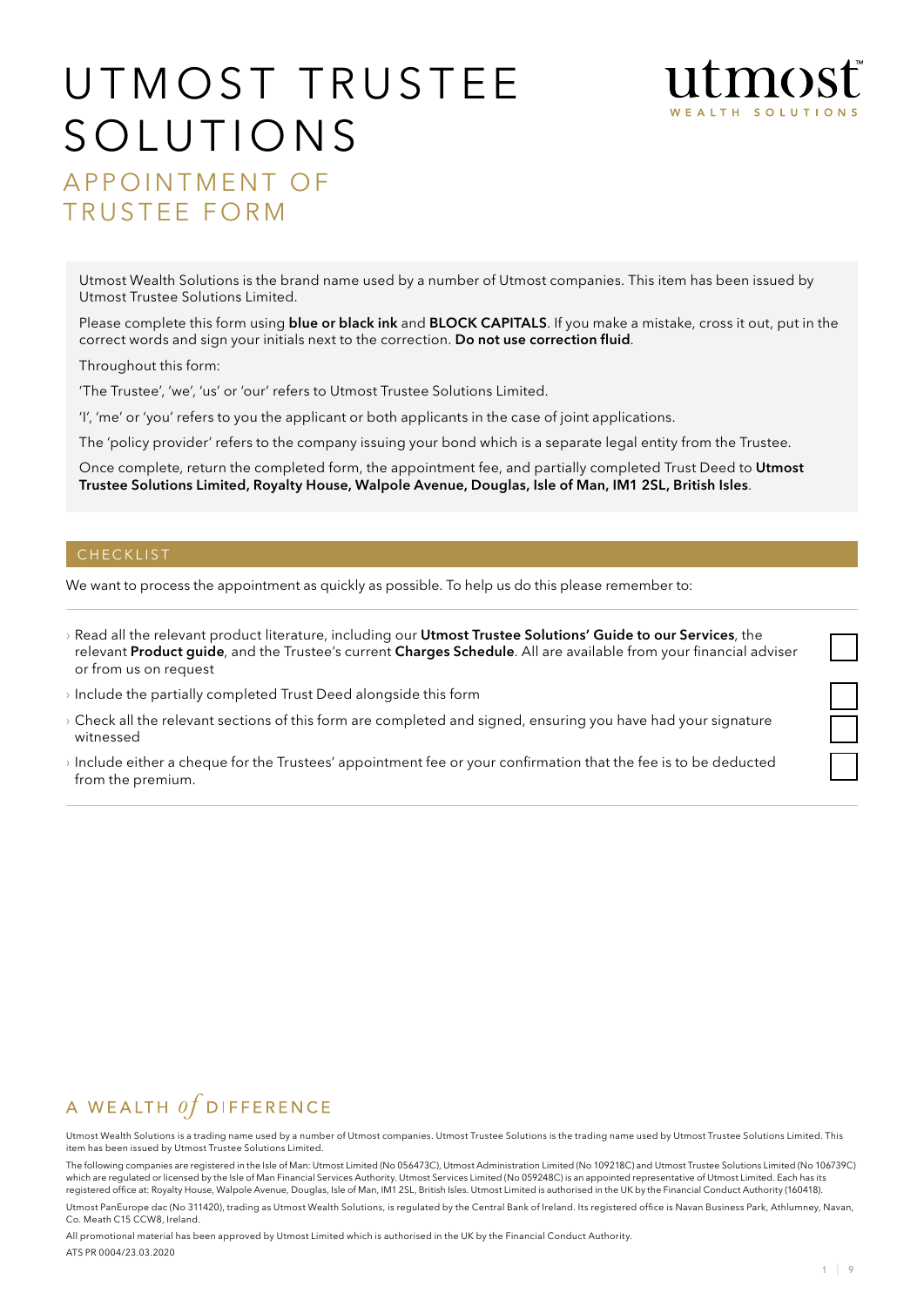# I mp o rtant I nf o rmati o n

This form should be completed if you wish to appoint Utmost Trustee Solutions Limited ('the Trustee') as your professional Trustee, for trusts holding an Evolution, Selection or Delegation bond. A combined application pack is available for the Estate Planning Bond and Generation Planning Bond.

"Donor" refers to the individual placing their bond into an Absolute Trust, whilst the term "Settlor" refers to the O person placing their bond into a Discretionary Trust.

Utmost Trustee Solutions is not obliged to accept a request to be appointed and may decline without giving reasons.

You are strongly advised to take professional advice to ensure that the trust selected and the terms of the appointment of the Trustee are appropriate for your needs.

#### HOW WE USE YOUR INFORMATION

We use the information you give us, about yourself and other people, to provide our products and services. In order to support our products and services, we transfer information between different entities within our immediate operating group and to appointed data processors, but we do not transfer information to other parties, unless required to do so by law or regulation. We do not carry out marketing using the information or transfer, or sell, your personal information to others for marketing purposes.

More details about how we use your information, your rights over this information and how you can exercise your rights can be found in the applicable Privacy Notice. We publish our Privacy Notices on our website at www.utmostwealth.com or you can contact us on +44 (0)1624 643 345 and request a copy.

#### NOTES FOR COMPLETING THIS FORM

This form is divided into 4 sections for ease of completion.

#### SECTION A - TRUST DETAILS

This section asks you to confirm the type of trust you are creating and provide us with a brief explanation of its purpose. It also contains notes to help you to complete the separate Trust Deed, and a blank Letter of Wishes form if required. We also ask for brief details of any previous gifts you've made which might affect the inheritance tax position of the Trust.

#### SECTION B - LETTER OF WISHES

This section contains the Letter of Wishes available to the Settlors of a Discretionary Trust to provide guidance to Trustees when acting on the trust.

#### SECTION C - INVESTMENT MANAGEMENT DELEGATION BY POWER OF ATTORNEY

This section contains the form of Power of Attorney by which the Trustee will delegate its investment powers to you for your lifetime. This Power of Attorney needs to be signed and witnessed.

#### SECTION D - LETTER OF ENGAGEMENT

This section summarises the terms of our appointment as Trustee and asks you to declare that you have understood these terms and other key points before confirming your agreement.

#### TRUST CHARGES

For information regarding the amount due in respect of the Trustee's appointment fee payable upon agreeing to act as Trustee, refer to the Utmost Trustee Solutions - Charges Schedule. Tick below to confirm how you wish to pay this.

› A cheque is attached payable to Utmost Trustee Solutions Limited.

#### OR

› Deduct the appointment fee from my premium prior to investment.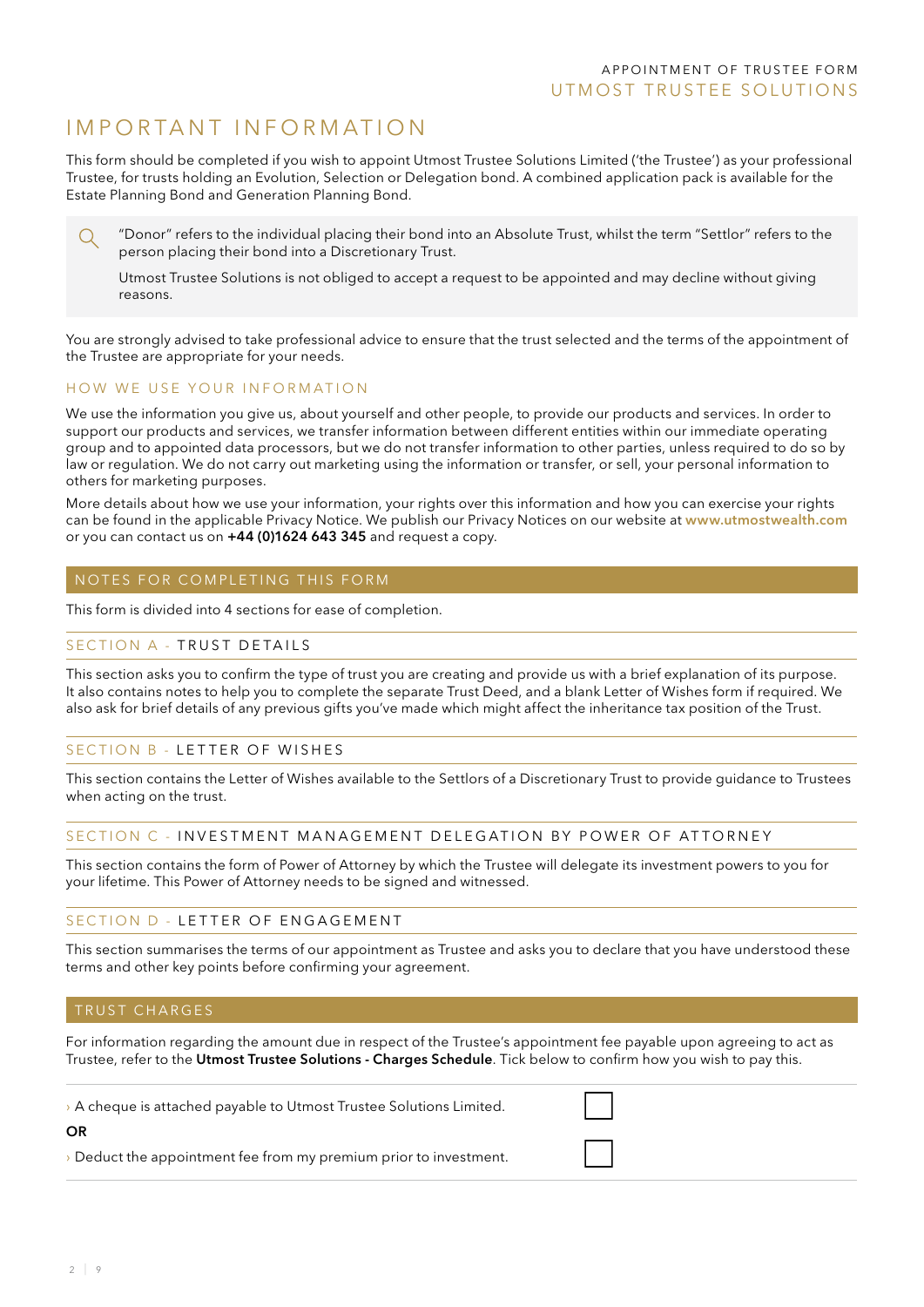## A PP OINTMENT OF TRUSTEE FORM UTMOST TRUSTEE SOLUTIONS

#### TRUST AND CONTRACT DETAILS

#### 1 Settlor/Donor Details

|                 | Settlor/Donor 1                                | Settlor/Donor 2                                            |
|-----------------|------------------------------------------------|------------------------------------------------------------|
| Full name       |                                                |                                                            |
|                 |                                                |                                                            |
| Date of birth   | d<br>d<br>m<br>m<br>$\vee$<br>$\vee$<br>$\vee$ | d<br>d<br>m I<br>m<br>- y<br>У<br>$\sqrt{}$<br>y<br>$\vee$ |
|                 |                                                |                                                            |
| 2 Trust Details |                                                |                                                            |

#### Type of Trust (e.g. Absolute or Discretionary/Gift Trust or Loan Trust)

Objective of Trust (e.g. estate planning, IHT mitigation, education fees, probate trust.)

#### 3 Bond Details

| Policy Provider<br>(Utmost Limited or Utmost<br>PanEurope dac)<br>Bond type<br>(e.g. Evolution, Selection etc.) |     |   |   |           |  |  |  |  |  |
|-----------------------------------------------------------------------------------------------------------------|-----|---|---|-----------|--|--|--|--|--|
| Date of Application                                                                                             | -cl | m | m | $\sqrt{}$ |  |  |  |  |  |
| Contract Number (if known)<br>(e.g. ABC1234567/1-12)                                                            |     |   |   |           |  |  |  |  |  |

For Discretionary Trusts you can use the Letter of Wishes below to make known your wishes for the Trustees to consider when making distributions from the Trust Fund. We may request additional information from you or from your adviser to ensure your intentions are clear to us.

#### A) Previous Transfers

As we assume you are UK domiciled for Inheritance Tax purposes, provide us with brief details of any lifetime transfers (excluding exempt transfers) which you have made in the last seven years, in the boxes below.

Under the Inheritance Tax Act 1984 s218(1) we are required to notify HM Revenue & Customs (HMRC) of the creation of any Discretionary Trusts where the Settlor is UK domiciled. We also need to know about previous transfers to understand any potential impact on this trust should your gift become chargeable to Inheritance Tax. If you haven't made any previous transfers, please state **NONE** in the box below.

For example, Q gifts to individuals, or Absolute Trusts (potentially exempt transfers) or gifts to Discretionary Trusts (chargeable lifetime transfers).

| Type of Gift (e.g. to an individual or type of trust) | Amount Transferred (f) |         |           | <b>Date of Transfer</b> |              |                                  |           |  |
|-------------------------------------------------------|------------------------|---------|-----------|-------------------------|--------------|----------------------------------|-----------|--|
|                                                       |                        | $\circ$ | $\circ$   |                         |              | $\lceil m \rceil m$ $y \rceil y$ | $\vee$    |  |
|                                                       |                        | d       | $+d^{-1}$ | m                       | $\mathsf{m}$ | $\sqrt{}$                        |           |  |
|                                                       |                        | d       | - d       | m m                     | m            | $\sqrt{}$                        | $\sqrt{}$ |  |
|                                                       |                        | d       | - d       | m m                     | m            | $\vee$                           | $\sqrt{}$ |  |
|                                                       |                        | $\circ$ | - d       | m                       | - m          | $\vee$                           |           |  |

#### For Settlors of Discretionary Trusts only

I confirm that any amount I will transfer to create a Discretionary Trust is net of any Inheritance Tax due.

I understand that the Trustee is required to complete and deliver notice of the creation of a Discretionary Trust to HMRC.

Yes

Yes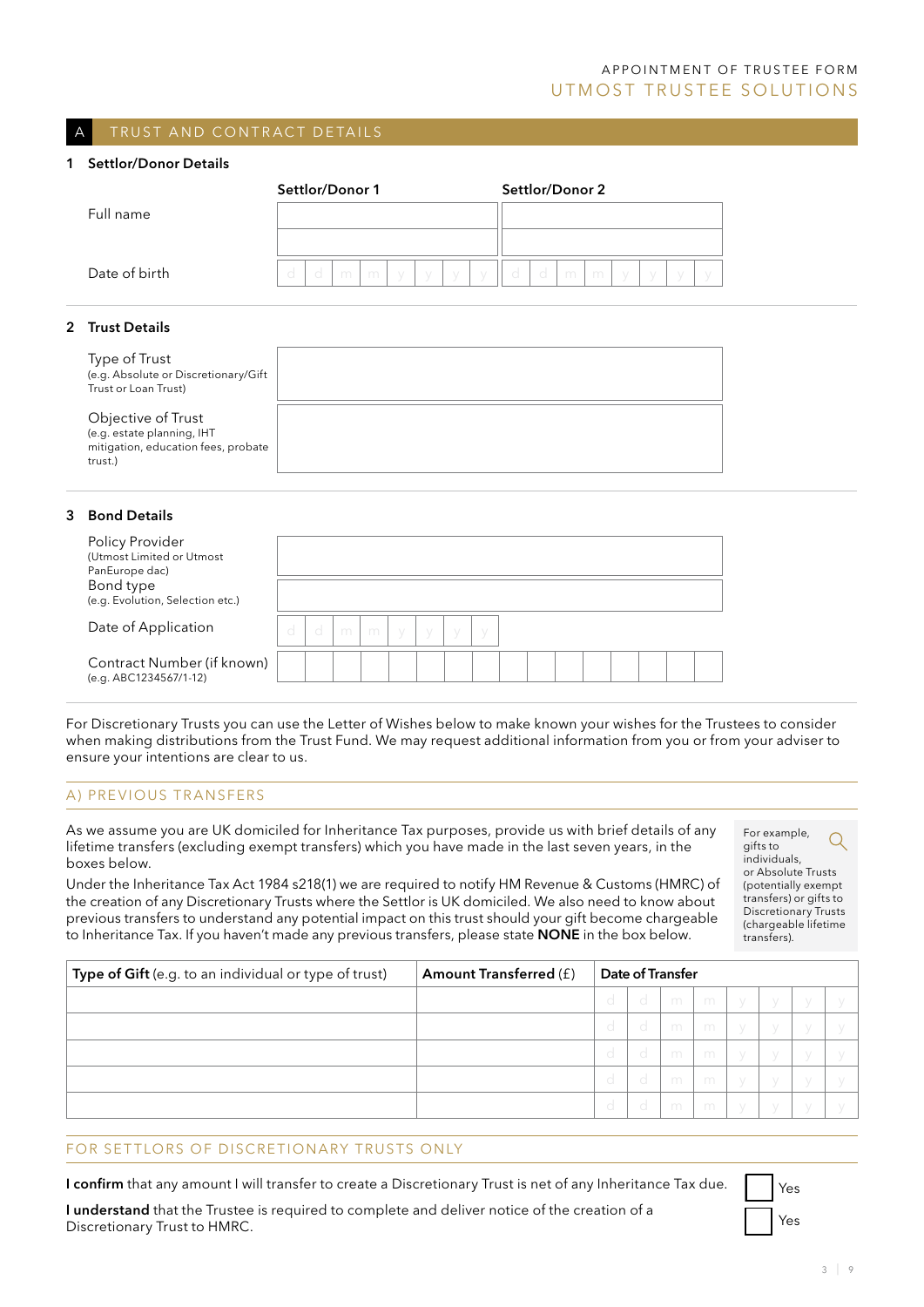#### B LETTER OF WISHES (for use with Discretionary Trusts only)

In this letter provide the names of the principal beneficiaries whose circumstances you wish the Trustee to consider as priority when distributing the trust fund please. Include any contingencies, such as a child reaching a certain age for example.

Please tell us whether or not you currently envisage a requirement for any distributions during your lifetime and include the time horizon if you anticipate them being required in the next 5/10 years, or if you have a particular funding requirement in mind such as assisting with education costs or a house purchase for example.

We will need the name and address of each person in the boxes below, also their date of birth and relationship to you. Use the space or an additional page to complete your letter and please sign it.

Utmost Trustee Solutions Limited Royalty House Walpole Avenue Douglas Isle of Man IM1 2SL British Isles

Dear Sirs

This Letter of Wishes is effective immediately following the start date of my Discretionary Trust and should not be construed as forming part of the terms of the trust. The information I provide is intended to provide insight into my wishes as Settlor when the Trustee is considering distributions from the Trust Fund.

I confirm that I understand that this Letter of Wishes is not legally binding on the Trustee and that the Trustee should at all times exercise its discretion as it thinks fit given the circumstances of the beneficiaries.

In the future I may want to change these wishes, but I will notify you in writing of any changes. For the time being I should like the Trustee to consider the interests of the following individuals as priority when distributing benefits from the fund.

|   |                                                                                             | <b>Potential beneficiary 1</b> |   |   |   |                          |   |        |   |   | <b>Potential beneficiary 2</b> |   |   |                 |   |   |      |
|---|---------------------------------------------------------------------------------------------|--------------------------------|---|---|---|--------------------------|---|--------|---|---|--------------------------------|---|---|-----------------|---|---|------|
| 1 | Name                                                                                        |                                |   |   |   |                          |   |        |   |   |                                |   |   |                 |   |   |      |
|   | 2 Permanent residential address<br>(PO Boxes and 'care of' addresses<br>are not acceptable) |                                |   |   |   |                          |   |        |   |   |                                |   |   |                 |   |   |      |
|   | Postcode                                                                                    |                                |   |   |   | $\overline{\phantom{0}}$ |   |        |   |   |                                |   |   | $\qquad \qquad$ |   |   |      |
|   | 3 Telephone number                                                                          |                                |   |   |   |                          |   |        |   |   |                                |   |   |                 |   |   |      |
|   | 4 Email address                                                                             |                                |   |   |   |                          |   |        |   |   |                                |   |   |                 |   |   |      |
|   | 5 Date of birth                                                                             | $\mathbb{d}$                   | d | m | m | V                        | V | $\vee$ | V | d | d                              | m | m | V               | y | y | V    |
| 6 | Nationality                                                                                 |                                |   |   |   |                          |   |        |   |   |                                |   |   |                 |   |   |      |
|   | 7 Country of birth                                                                          |                                |   |   |   |                          |   |        |   |   |                                |   |   |                 |   |   |      |
| 8 | Relationship to the Settlor                                                                 |                                |   |   |   |                          |   |        |   |   |                                |   |   |                 |   |   |      |
| 9 | Potential share                                                                             |                                |   |   |   |                          |   |        | % |   |                                |   |   |                 |   |   | $\%$ |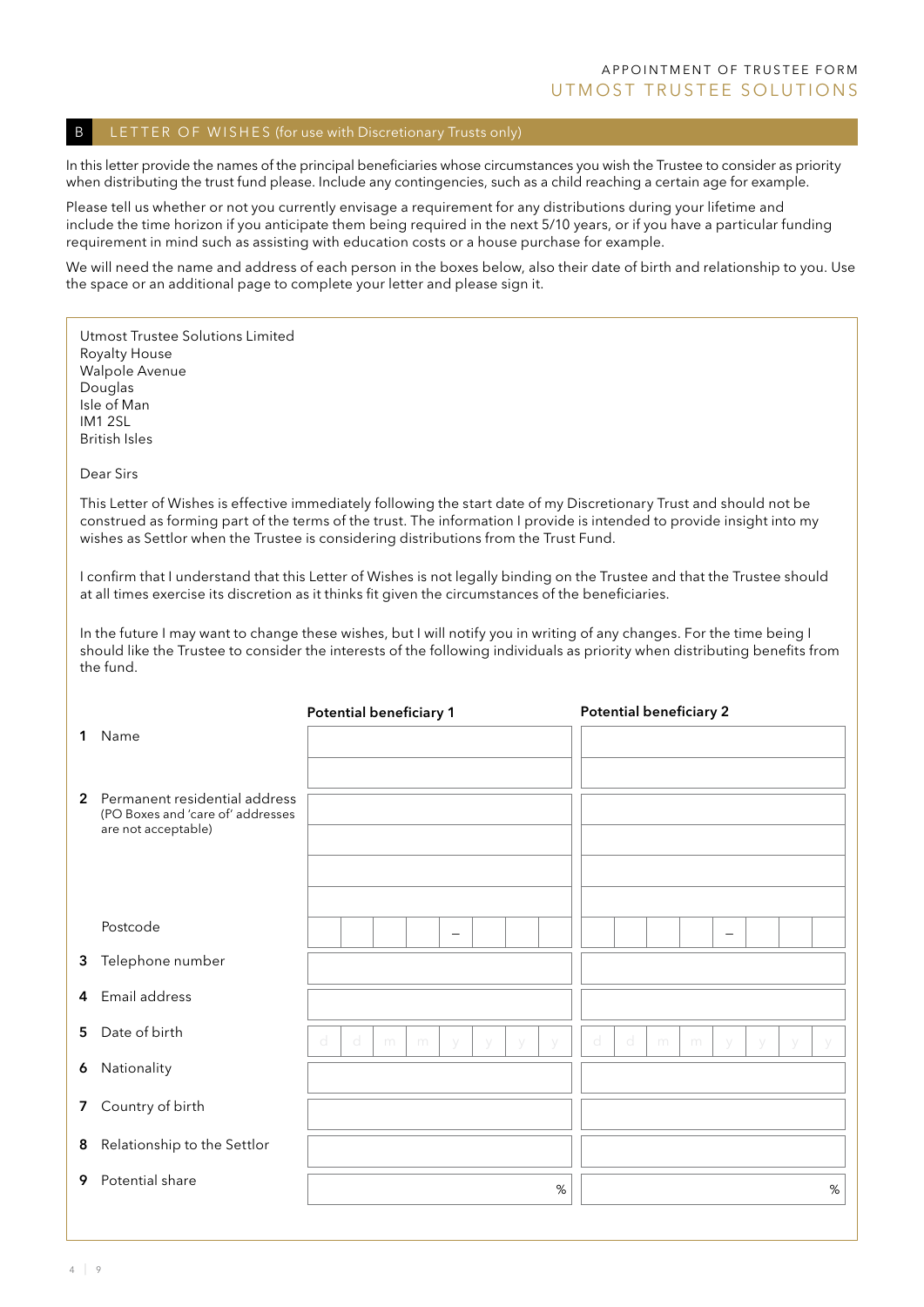## A PP O IN T MENT OF TRUSTEE FORM UTM OST TRUSTEE SOLUTIONS

#### LETTER OF WISHES CONTINUATION SHEET

|                |                                                                                                               | <b>Potential beneficiary 3</b> |   |   |   |                          |        |      |   | Potential beneficiary 4 |   |   |                          |        |        |   |
|----------------|---------------------------------------------------------------------------------------------------------------|--------------------------------|---|---|---|--------------------------|--------|------|---|-------------------------|---|---|--------------------------|--------|--------|---|
| 1              | Name                                                                                                          |                                |   |   |   |                          |        |      |   |                         |   |   |                          |        |        |   |
|                |                                                                                                               |                                |   |   |   |                          |        |      |   |                         |   |   |                          |        |        |   |
| $\overline{2}$ | Permanent residential address<br>(PO Boxes and 'care of' addresses<br>are not acceptable)                     |                                |   |   |   |                          |        |      |   |                         |   |   |                          |        |        |   |
|                |                                                                                                               |                                |   |   |   |                          |        |      |   |                         |   |   |                          |        |        |   |
|                |                                                                                                               |                                |   |   |   |                          |        |      |   |                         |   |   |                          |        |        |   |
|                | Postcode                                                                                                      |                                |   |   |   | $\overline{\phantom{0}}$ |        |      |   |                         |   |   | $\overline{\phantom{0}}$ |        |        |   |
| 3              | Telephone number                                                                                              |                                |   |   |   |                          |        |      |   |                         |   |   |                          |        |        |   |
| 4              | Email address                                                                                                 |                                |   |   |   |                          |        |      |   |                         |   |   |                          |        |        |   |
| 5              | Date of birth                                                                                                 | d                              | d | m | m | $\vee$                   | $\vee$ | y    | d | d                       | m | m |                          | $\vee$ | $\vee$ | У |
| 6              | Nationality                                                                                                   |                                |   |   |   |                          |        |      |   |                         |   |   |                          |        |        |   |
| $\overline{7}$ | Country of birth                                                                                              |                                |   |   |   |                          |        |      |   |                         |   |   |                          |        |        |   |
| 8              | Relationship to the Settlor                                                                                   |                                |   |   |   |                          |        |      |   |                         |   |   |                          |        |        |   |
| 9              | Potential share                                                                                               |                                |   |   |   |                          |        | $\%$ |   |                         |   |   |                          |        |        | % |
|                | Use the blank area helow if you need more space to complete your Letter of Wishes to Utmost Trustee Solutions |                                |   |   |   |                          |        |      |   |                         |   |   |                          |        |        |   |

Use the blank area below if you need more space to complete your Letter of Wishes to Utmost Trustee Solutions (continuing on a separate sheet if necessary):

Yours faithfully

**SIGNATURE** of Settlors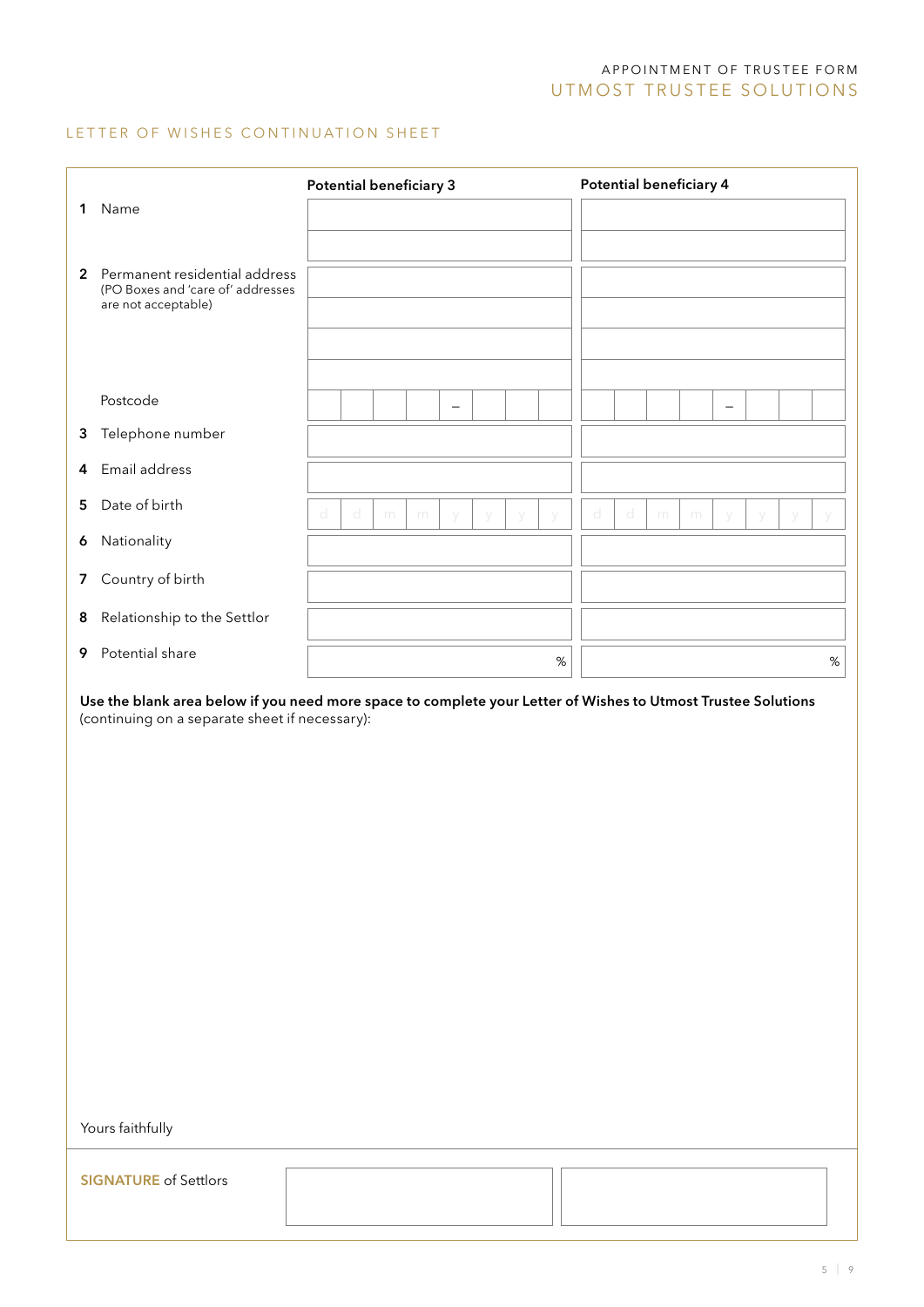#### INVESTMENT MANAGEMENT DELEGATION BY POWER OF ATTORNEY (complete in all cases)

This section contains the form by which the Trustee will delegate its investment powers under the trust to you for your lifetime or until such time as the Trustee brings the delegation to an end if earlier.

This Power of Attorney appoints you, the Settlor(s), as the attorney(s) of the Trustee to conduct the investment management powers and duties of the Trust during your lifetime.

By signing this Power of Attorney you accept and acknowledge that the Trustee delegates to you certain duties and powers of investment management of the Trust Fund and for which purpose you will act on the Trustee's behalf.

The Trustee does not have any responsibility for supervising or monitoring your actions or for monitoring whether the delegation of these powers to you is appropriate. Investment management of the Trust Fund, including setting the investment objective and risk profile, will be your responsibility under the terms of this delegation whilst it remains in force.

Subject to the conditions of any policy held as part of the Trust Fund, the duties and powers in question are limited to the following:

- a) instructing the policy provider to **appoint or remove** an investment manager, investment adviser, or custodian subject to the terms of investment parameters or other restrictions published or required by the policy provider from time to time and including the ability to agree the relevant charges for the provision of such services, and
- b) giving the policy provider fund purchase, sale or switch instructions, and
- c) agreeing reasonable costs for investment advice to be met from the Trust Fund.

You will have sole responsibility for these functions while this Power of Attorney lasts and the Trustee is not liable for any of the consequences of your doing so or failing to do so in relation to those functions.

You undertake to provide to the Trustee on request copies of any correspondence or other records in your possession, custody or control relating to your exercise of these powers and duties.

This delegation has the effect of appointing you (and, if there is more than one of you, both of you or the survivor) for the time being as the attorney of the Trustee to manage the investment of the Trust fund in accordance with the terms of this deed as its delegate.

The Trustee will ratify each act done by you in the exercise of any power or authority conferred by this deed (except any act which may be construed as fraud or wilful default) and you agree to accept the appointment and delegation and to reimburse and meet the Trustee and any of its directors against all liabilities, costs and expenses of whatever nature which it or they may incur in connection with this appointment and delegation.

The Trustee reserves the right to bring this appointment and delegation to an end for any reason (and without being required to give reasons) at any time in its absolute discretion. If it decides to end the delegation it will give you written notice of its decision where practicable. Once the delegation ends you will have no further power or duty to manage the investment of the Trust Fund on behalf of the Trustee.

For your benefit and protection you should read through this form carefully. If there is anything you do not understand please ask your financial adviser to explain before signing.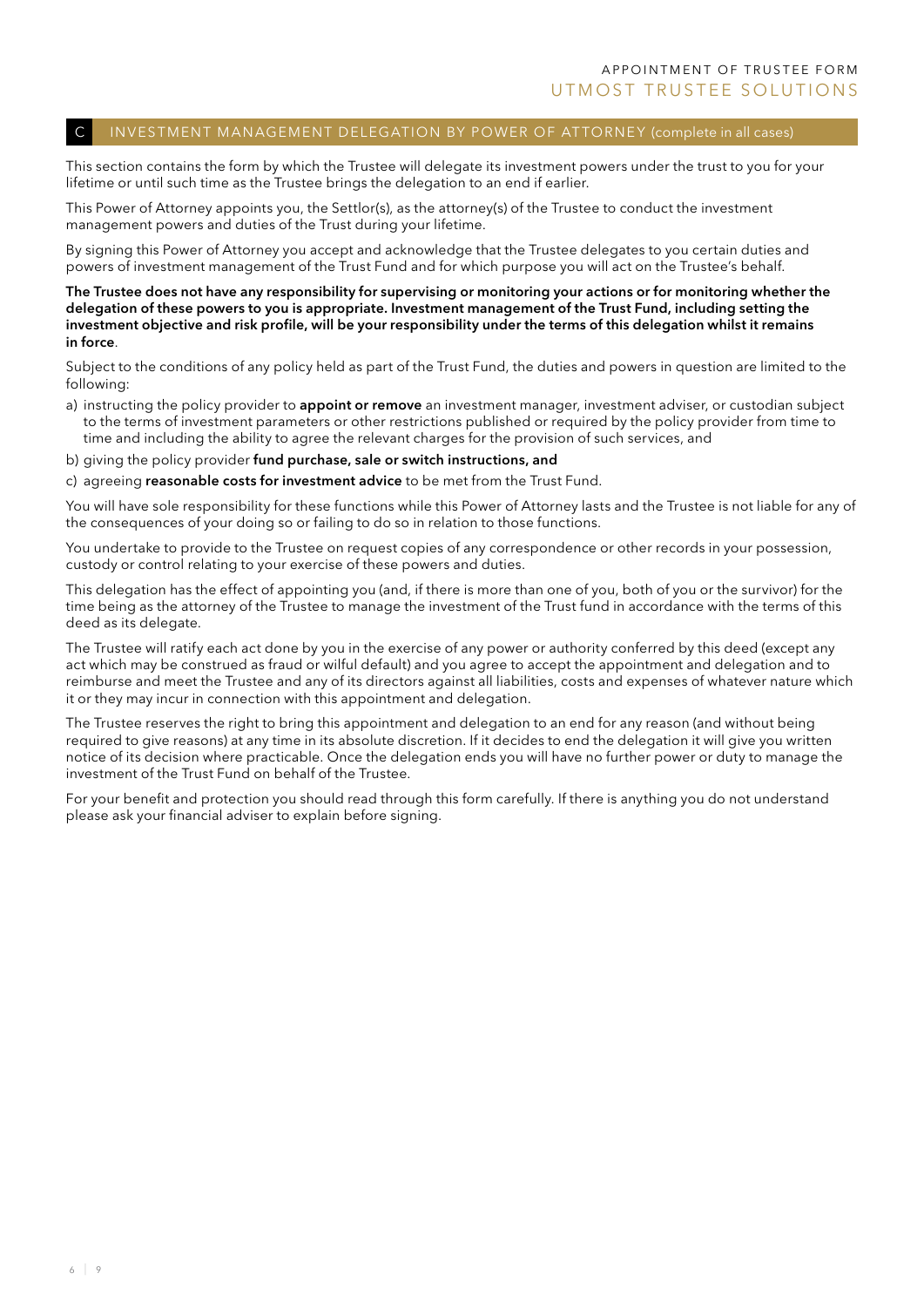# A PP O IN T MENT OF TRUSTEE FORM UTM OST TRUSTEE SOLUTIONS

## INVESTMENT MANAGEMENT DELEGATION (continued)

|                |                                                | Settlor 1/Donor 1             |   |   |   |                   |  | Settlor 2/Donor 2 |   |   |                               |                          |   |        |                                                                                  |  |
|----------------|------------------------------------------------|-------------------------------|---|---|---|-------------------|--|-------------------|---|---|-------------------------------|--------------------------|---|--------|----------------------------------------------------------------------------------|--|
| 1              | <b>SIGNATURE</b>                               |                               |   |   |   |                   |  |                   |   |   |                               |                          |   |        | <b>SIGNATURE</b>                                                                 |  |
|                | 2 Print full name                              |                               |   |   |   |                   |  |                   |   |   |                               |                          |   |        |                                                                                  |  |
| 3              | Date signed                                    | d                             | d | m | m | $\vee$            |  | d                 | d | m | m                             | $\vee$                   |   |        | Each signature<br>$\left( \ \right)$                                             |  |
|                | 4 In the presence of<br>(Full name of witness) |                               |   |   |   |                   |  |                   |   |   |                               |                          |   |        | should be<br>witnessed by an<br>independent person<br>who is aged 18 or<br>over. |  |
| 5              | Witness<br><b>SIGNATURE</b>                    |                               |   |   |   |                   |  |                   |   |   |                               |                          |   |        | <b>SIGNATURE</b>                                                                 |  |
| 6              | Witness address                                |                               |   |   |   |                   |  |                   |   |   |                               |                          |   |        |                                                                                  |  |
|                | Postcode                                       |                               |   |   |   | $\qquad \qquad -$ |  |                   |   |   |                               | $\overline{\phantom{0}}$ |   |        |                                                                                  |  |
| 7 <sup>7</sup> | Date signed                                    | d                             | d | m | m | $\vee$            |  | d                 | d | m | m                             | V                        | V | $\vee$ |                                                                                  |  |
|                |                                                | <b>Authorised Signatory 1</b> |   |   |   |                   |  |                   |   |   | <b>Authorised Signatory 2</b> |                          |   |        |                                                                                  |  |
| 1              | <b>SIGNATURE</b>                               |                               |   |   |   |                   |  |                   |   |   |                               |                          |   |        | <b>SIGNATURE</b>                                                                 |  |

| $2^{\circ}$ | Date signed |
|-------------|-------------|

| $\mathbf{H} \times \mathbf{C} \rightarrow \mathbf{C}$ |  |  |  | m m y y y y d d m m y y |  |  |  |  |
|-------------------------------------------------------|--|--|--|-------------------------|--|--|--|--|

#### **SIGNATURE**

| Please leave       |  |
|--------------------|--|
| blank. This is for |  |
| completion by the  |  |
| Trustee.           |  |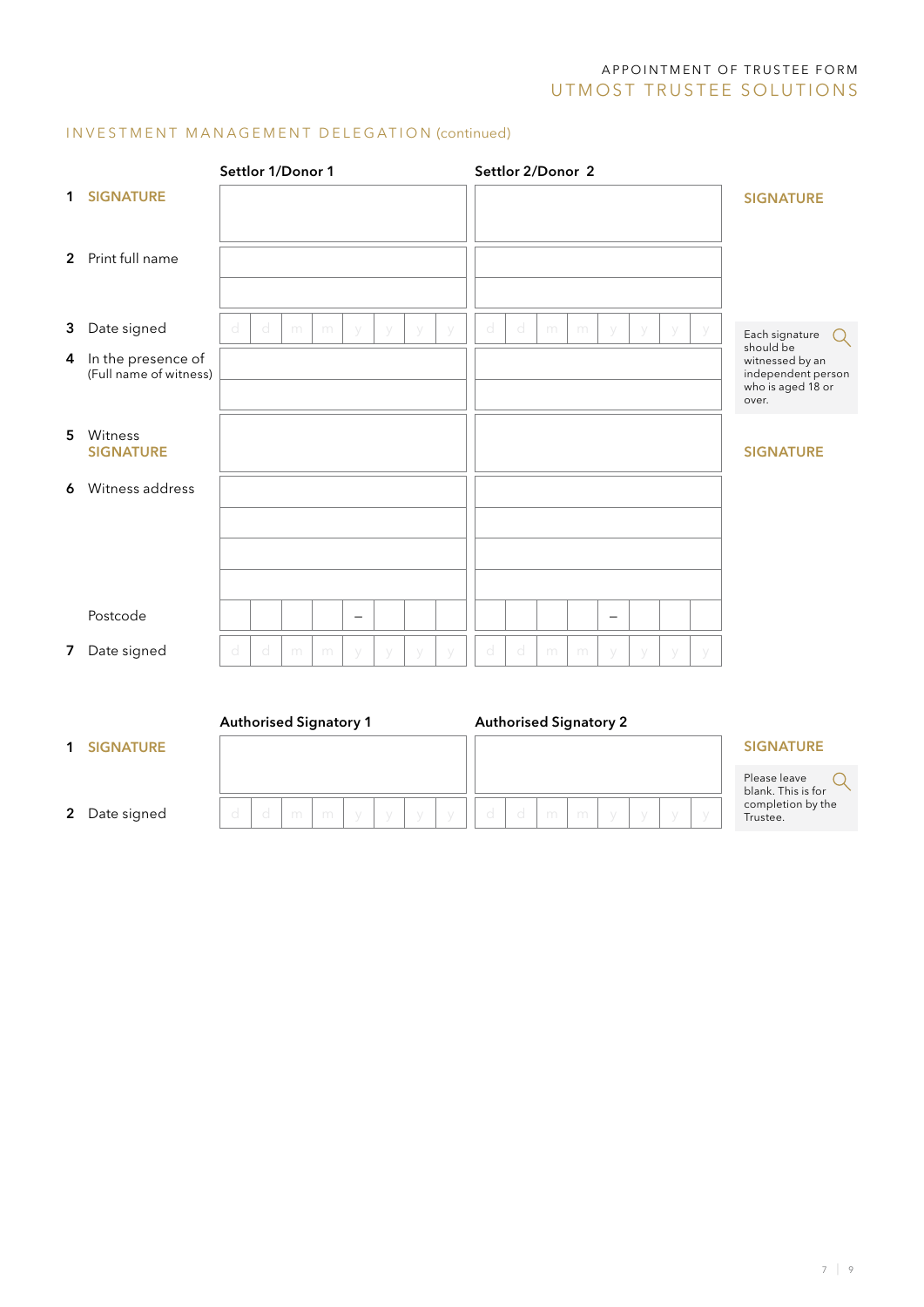#### D LETTER OF ENGAGEMENT

This section summarises the terms of our appointment as Trustee. If you are unclear about any aspect of our appointment as Trustee consult with your professional adviser(s).

#### The Trustee will provide the following services:

- $\rightarrow$  To act as sole Trustee and hold any policies comprising the Trust Fund
- $\rightarrow$  To administer the Trust in accordance with its terms
- › To undertake annual reviews of the Trust, to forward policy valuations and to confirm that the Trust information we hold from you remains correct
- › To consider any Letter of Wishes submitted by you but this will not be binding on the Trustee
- › To obtain, consider and verify relevant information to ensure distributions are made appropriately and correctly
- › To undertake any reporting obligations to the relevant taxation and regulatory authorities in accordance with applicable legislation.

#### INVESTMENT MANAGEMENT

- › During your lifetime you will be responsible for the way in which the Trust Fund (the bond) is invested and you acknowledge the delegation of the Trustee's investment powers to you. The Trustee can end this arrangement if it decides to do so, for example if it appears that you have lost capacity. Once the delegation is brought to an end, either by your death or earlier, the Trustee will have responsibility for investment management
- › The Trustee does not guarantee any underlying investment. Unit prices can fall as well as rise. The effect of high capital withdrawals and charges and/or poor investment performance or stock market fluctuations is to increase the risk of capital erosion and beneficiaries may receive less than was originally invested
- › Your attention is drawn to the clauses 4 and 10 in the Discretionary Trust and clauses 3 and 9 in the Absolute Trust, which limit both the Trustee's duty of care and liability for breaches of trust and loss to the Trust Fund, respectively.

#### FEES AND CHARGES

- <sup>></sup> The Trustee will charge for its services in accordance with its published Utmost Trustee Solutions Charges Schedule, reviewable on an annual basis. Charges will be increased in line with the change in the UK Retail Prices Index on 1 January each year
- › The Trustee does not receive remuneration from third parties in connection with any transaction effected by the Trustee on behalf of the Trust.

Termination of our appointment as Trustee will be considered subject to the appointment of suitable replacements. We also reserve the right to retire as Trustee where circumstances in our opinion require us to do so.

#### CLIENT MONIES

- › Prior to investment and/or distribution we may keep client money in a general client bank account. A general client bank account usually holds money of several clients. The money may be held at one bank or the money may be in multiple bank accounts spread across several banks. In the event of a default of a bank where we have a general client bank account, client monies held in all of our general client bank accounts will be pooled (even if money is held in more than one general client bank account and the accounts are held in more than one bank). In this situation, each client who has money in the general client bank account will lose an equal proportion of their money, whether or not the bank your client money is held with is in default. This loss will be adjusted by any compensation arrangements in place
- $\rightarrow$  A client bank account is a bank account held by, and in the name of, Utmost Trustee Solutions ('the Trustee') in which we will hold your money on trust for you while it remains in the account. All money held in a client bank account is referred to as client money. A client bank account is specially created by us for the purpose of holding your money and the money of other clients
- › The client bank account is segregated from any other bank account in our name holding money which is our money. All client bank accounts are held at recognised banks. A recognised bank is a bank which holds a licence issued by the Isle of Man Financial Services Authority or is authorised under the law of another acceptable country or territory to carry on activities corresponding to deposit taking (see rule 3.2 of the Financial Services Rule Book 2016 for the full definition)
- › The Trustee may earn interest on money held in the general client bank account and such interest is retained by us
- In relation to fiduciary services, please note that an account held in the name of your company, or as trustee of your trust, is not a client bank account. It is mandated to your company or to the trustee of your trust and the company or the trustee is the legal owner of the money held in that account. As the money in these accounts is not classed as client money the details relating to pooling of money in client bank accounts do not apply.